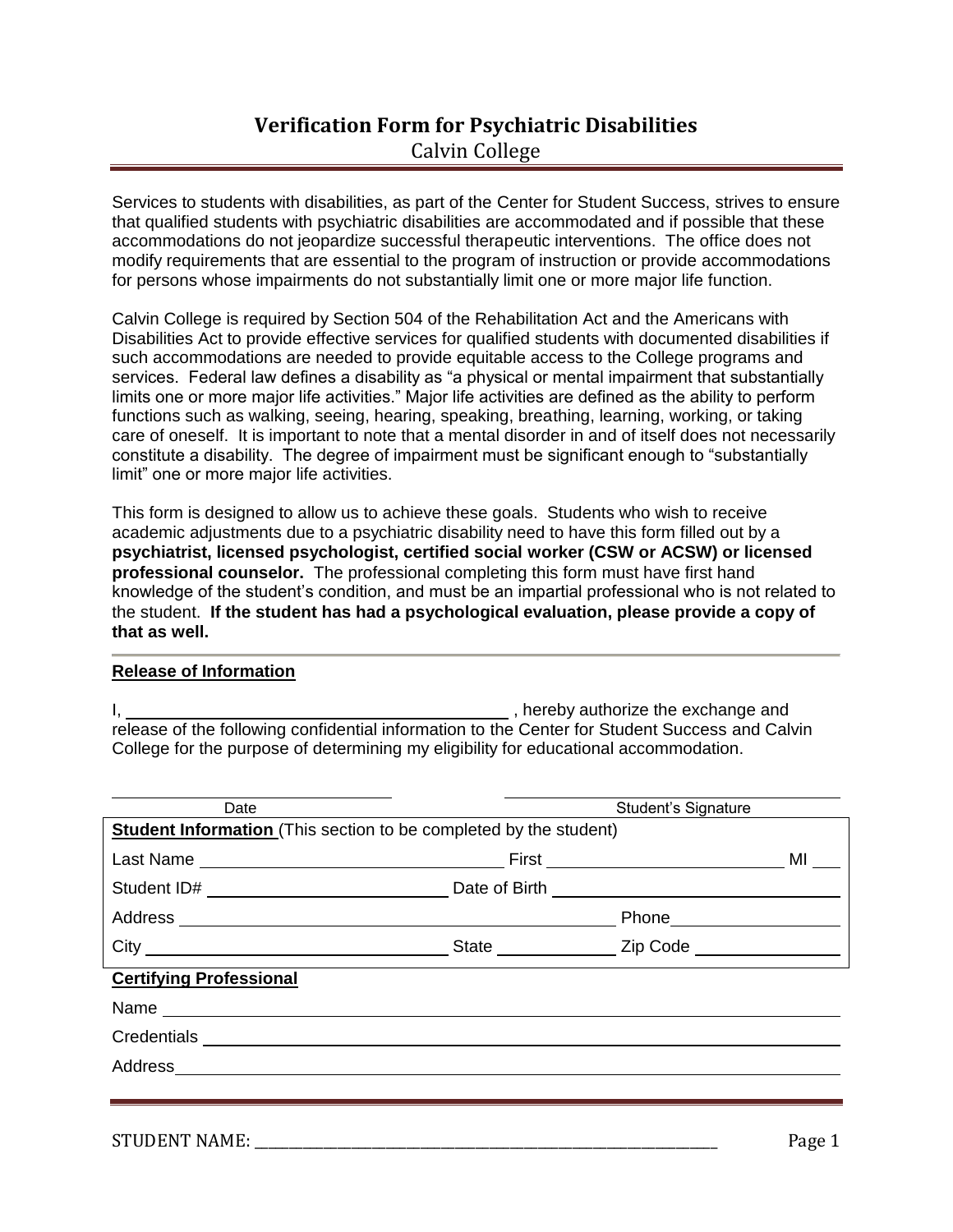# **Verification Form for Psychiatric Disabilities**

| License/Certification number and state of licenser______________________________                                                                  |        |
|---------------------------------------------------------------------------------------------------------------------------------------------------|--------|
| Date of initial contact with student___________________________Date of last contact________________                                               |        |
|                                                                                                                                                   |        |
| <b>DSM V diagnosis:</b>                                                                                                                           |        |
|                                                                                                                                                   |        |
|                                                                                                                                                   |        |
|                                                                                                                                                   |        |
|                                                                                                                                                   |        |
|                                                                                                                                                   |        |
| If psychological tests were used please include all scores used to support the diagnosis                                                          |        |
|                                                                                                                                                   |        |
| Current medications including dosage and side effects___________________________                                                                  |        |
|                                                                                                                                                   |        |
|                                                                                                                                                   |        |
|                                                                                                                                                   |        |
|                                                                                                                                                   |        |
| Current compliance with medication plan_Yes □ No □ Other _______________________                                                                  |        |
| Prognosis for medication plan. (Include likelihood of improvement or further deterioration and<br>within what approximate time frame.)            |        |
| Planned therapeutic interventions                                                                                                                 |        |
|                                                                                                                                                   |        |
| Prognosis for therapeutic interventions. (Include likelihood for improvement or further<br>deterioration and within what approximate time frame.) |        |
|                                                                                                                                                   |        |
| Current compliance with therapeutic interventions: Yes $\Box$ No $\Box$ Other                                                                     |        |
| Does this person currently pose a threat to him/herself or others? If so please specify in what                                                   |        |
|                                                                                                                                                   |        |
| <b>STUDENT NAME:</b>                                                                                                                              | Page 2 |